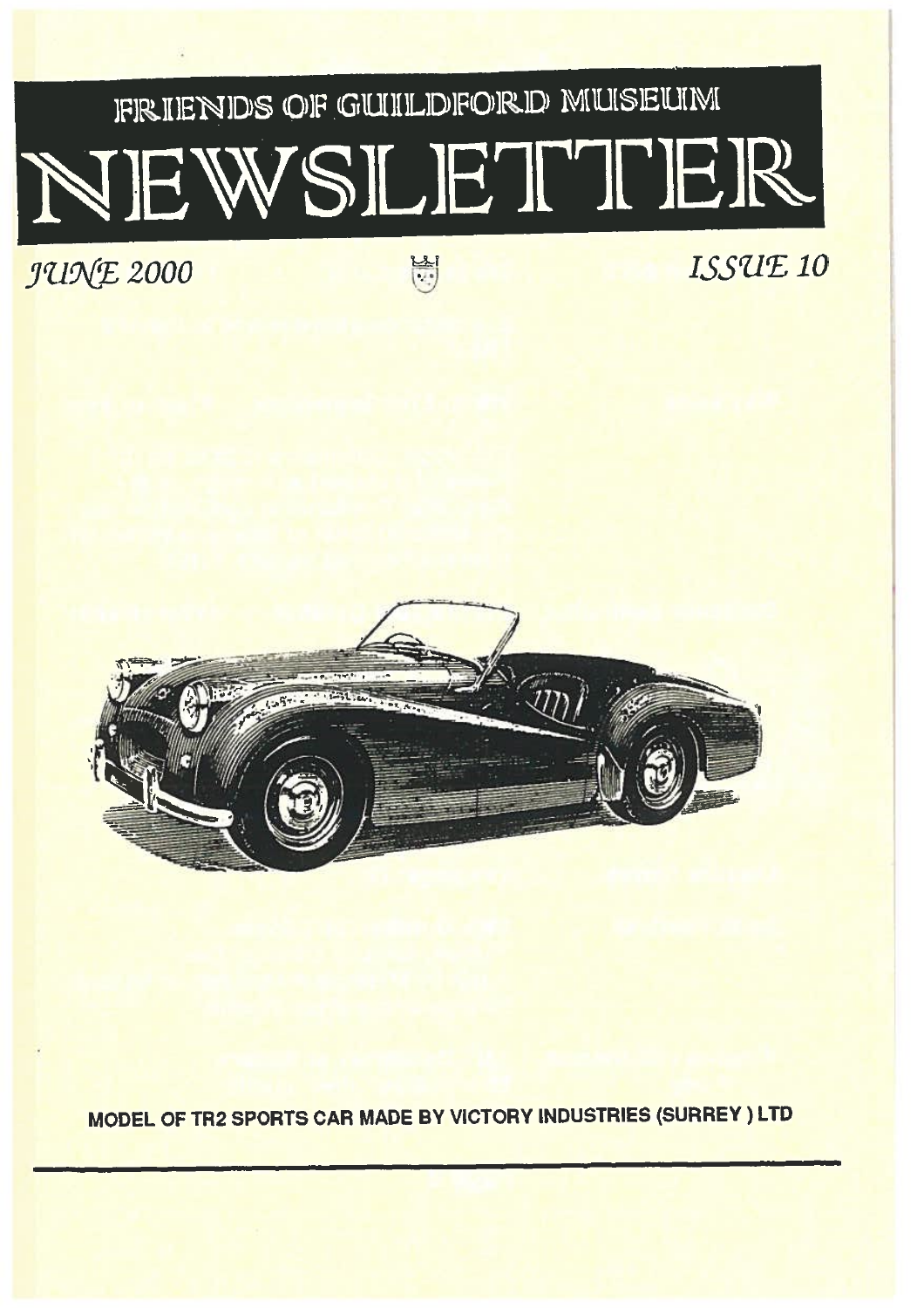Not to be Missed

Guildford 2000

#### **1st July 11am to 4.30pm** Event for all the family in Castle Cliffe Gardens. Costumed interpreters tell the history of Guildford from the Roman period to the presen<sup>t</sup> day. - FREE

#### Guildford 2000

#### 8th to

11am to 4pm

Exhibition on above theme in Salter's -FREE

#### Wey Lade 9th to 23rd September 11am to 4pm

Exhibition, activities and talks on the theme of transport and cargo on the River Wey.Produced in conjunction with the National Trust at Dapdune Wharf for Heritage Day. -at Salters- FREE

#### Dinosaur Exhibition 21st to 28th October 11amım to 4pm



Travelling exhibition produced by **Surrey Museums Consultative** Committee Geology Officer, Paul Davis

 Creatasaurus -design <sup>a</sup> dinosaur Holiday activities for children. Phone museum (444750) for details

#### Lecture Seriess see page 12

Book Festival

 18th October at 7.3Opm 'Fiction, Legend & Damn Lies' A talk by Matthew Alexander at Salters £5 including <sup>a</sup> glass of wine.

Victorian Christmas

s 18th December at Salters Party **E5** including refreshments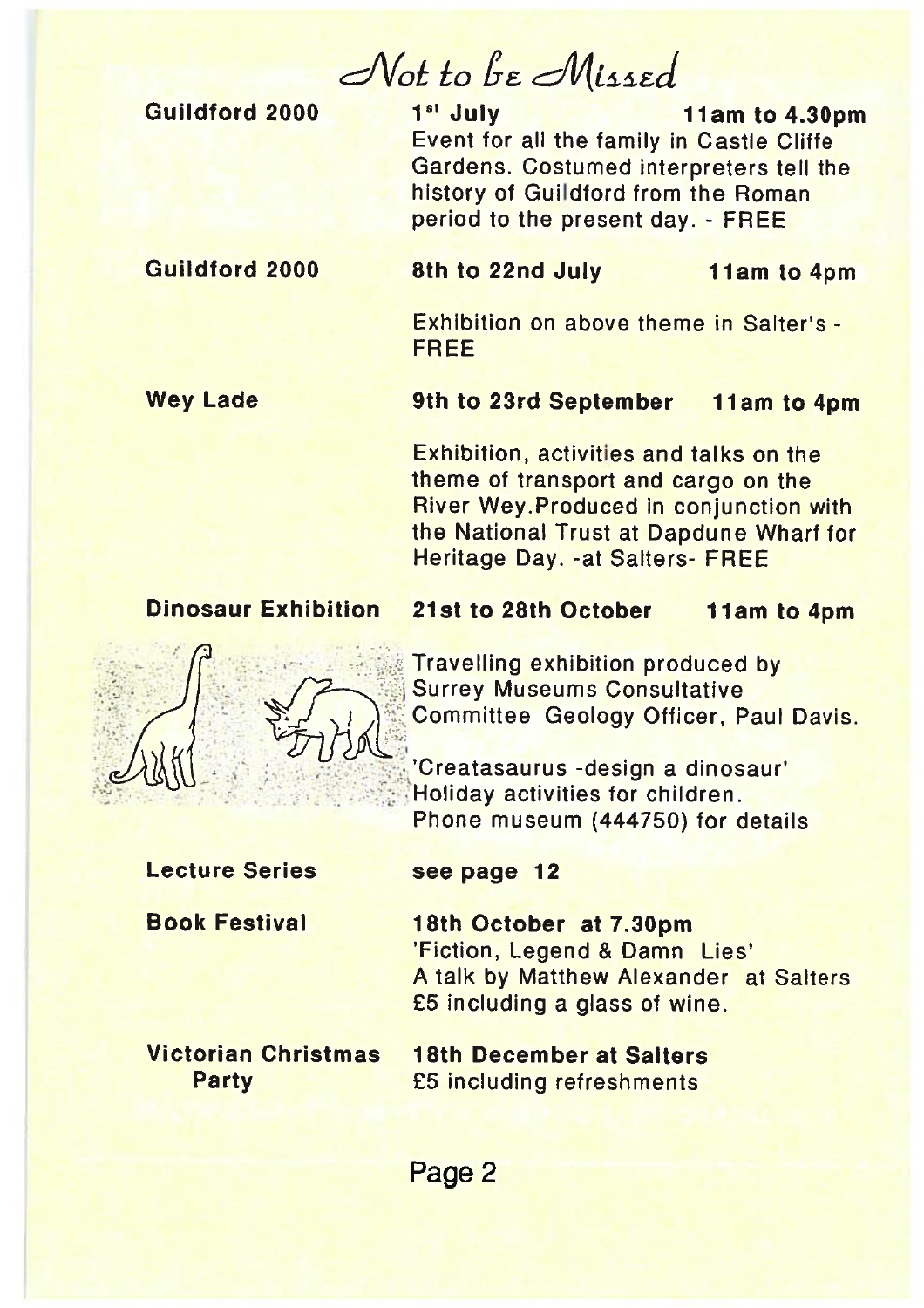### Secretary's Letter

Again the time has come for membership renewal. At the end of the subscription year on March 31st, our membership stood at <sup>257</sup> which is the highest it has been. However, as <sup>I</sup> have said in earlier Newsletters, it does seem that <sup>a</sup> membership around <sup>250</sup> is <sup>a</sup> stable and sustainable number. <sup>I</sup> have now, at the end of April, received <sup>174</sup> renewals and look forward to receiving the rest. If you have not renewed your membership when reading this , do <sup>p</sup>lease take action and continue to suppor<sup>t</sup> our museum in <sup>a</sup> practical and enjoyable way!

At the recommendation of our Treasurer, Tim Bryers, It has been decided to adjust the accounting year from the existing period of 1st April to 31st March to <sup>a</sup> new period which is to be the same as the calendar year. Members will be asked at the AGM to approve this proposa<sup>l</sup> which will make the accounting easier as the end of the calendar year is <sup>a</sup> quiet period for the Friends. However <sup>p</sup>lease note that the membership renewals will continue to be due on March 31st each year. You will see from the Treasurer's accounts (page 15) we had another successful year, or rather for this time only, <sup>a</sup> successful nine months. We were able to finance just over £3500 of expenditure that Matthew Alexander and his staff particularly wanted for the museum collections and also for display facilities in the Undercroft in the High Street. The total expenditure made to date by the Friends for the benefit of the museum is now in excess of £10,000. This means that during the five years we have existed, each member has generated <sup>a</sup> net £10 per year every year for the museum. This is twice the annual subscription rate and I think properly reflects the hard work put in by members and also the <sup>p</sup>leasurable activities enjoyed by many that continually generate modest surpluses.

The outings arranged by Peter Hattersley and administered by Derek Somner continue to be very popular. During the pas<sup>t</sup> six months since the last Newsletter, there have been <sup>a</sup> number of full day outings. The first was to the celebrated Roman palace at Fishborne and then on to Chichester. This was the final 1999 outing and it was followed by <sup>a</sup> visit to the Old Operating Theatre and The London Fire Museum, both in Southwark. The day started In The George, the sole remaining coaching house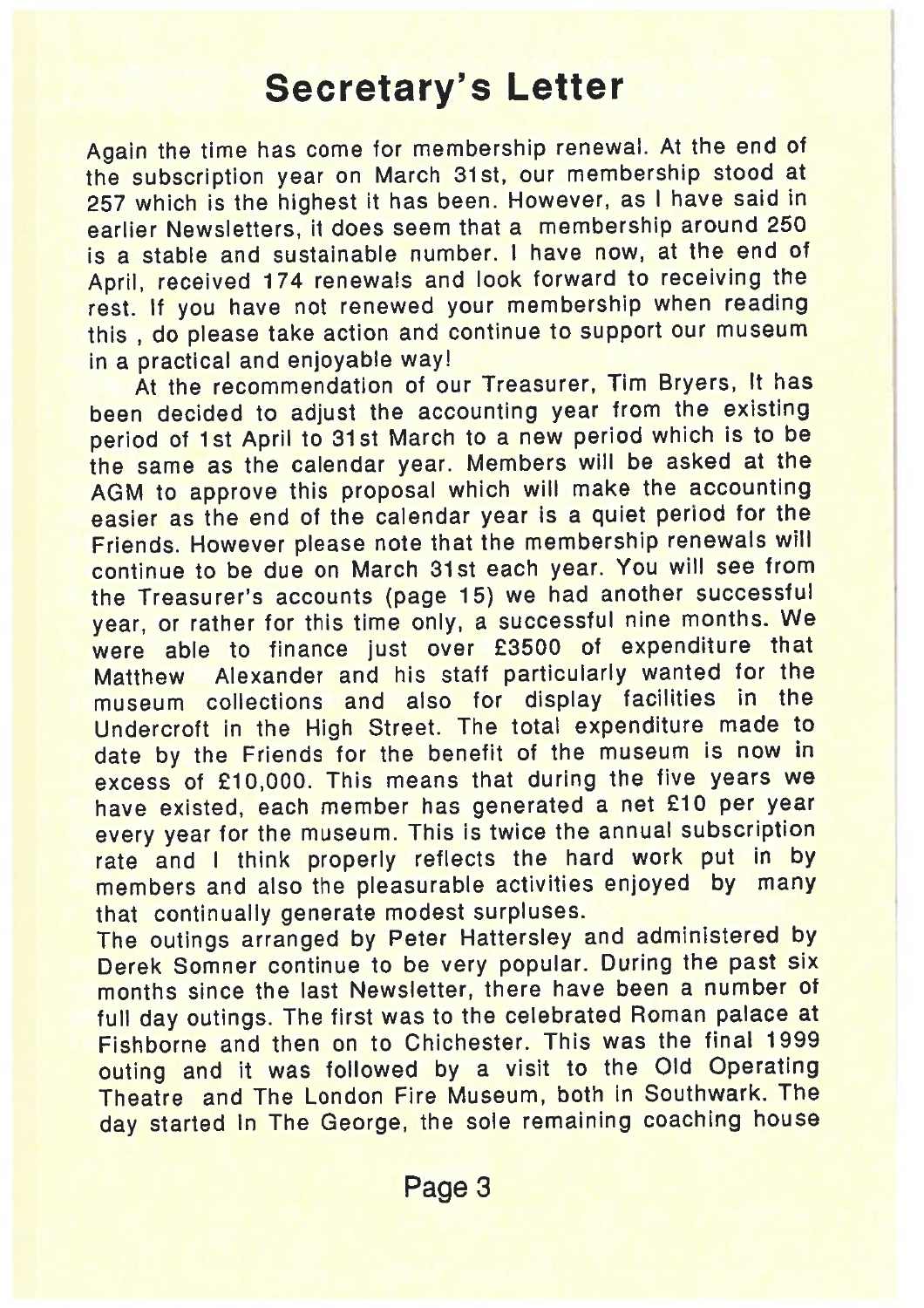in central London, which is Grade 1 listed and now ownedin central London, which is Grade 1 listed and now owned by<br>the National Trust but let to a brewery company; surely the best<br>of both worlds?! f both worlds?

The guide at the Old Operating theatre was a gifted speaker<br>and spared us none of the gory details of surgery in the early and spared us none of the gory details of surgery in the early<br>19th century. The Fire Brigade Museum was equally interesting, particularly the efforts of fire fighters during the second world war. We were fortunate to be escortedwar, we were fortunate to be escorted by two expert and<br>enthusiastic guides. In April the Friends visited the Inns of Court, the Royal Courts of Justice and the Old Bailey. I have to say that it was one of the most fascinating days I have ever been privileged to enjoy. The planning was impeccable except r the weather which was dreadful! We were treated to a mine of information on some of the more arcane practices of the lega profession. Perhaps some of us had a twinge of envy for the<br>peaceful surroundings and exquisite buildings that the are able to work in and enjoy. It was indeed fascinating to be able to walk into any of the Royal Courts of e and listen to trials in pustice and listen to trials in progress. Peter had arranged an<br>after hours visit to the Old Bailey as access is severely limited after hours visit to the Old Bailey as access is severely limited<br>during the day. We all sat in No.1 Court and were told of all the s who had been committed there infamous defendantsifitamous - gefendants - who had been committed there,<br>including Crippin, Sutcliffe and Nielson. We were then "taken down" to the cells below, a grim underworld of graffiti covered<br>bare walls and steel gates. It was a memorable and at times e walls and steel gates. It was a memorable and at times sobering day.

An open evening, attended by <sup>35</sup> members, was held in February for the Friends at the museum and another successful Skittles Lunch was organised by Heather Anderson. The season of village walks got underway in April with a stroll through Walton-on-the-Hill, led as usual by Jackie Malyon. You will see in the updated flyer sent out with this Newsletter the futureprogramme of events and outings; do take the opportunity to<br>make plans to attend: they are great fun and very informative make plans to attend; they are great fun and very informative.

I will end by thanking all those who work so hard to makethe Friends so successful for the museum and so enjoyable fo the Friends so successful for the museum and so enjoyable for<br>the members. Long may this continue.Please support us and encourage your friends and family to join. Have <sup>a</sup> <sup>p</sup>leasant summer, blessed hopefully with some fine weather.

Richard Sinker, Hon Secretary.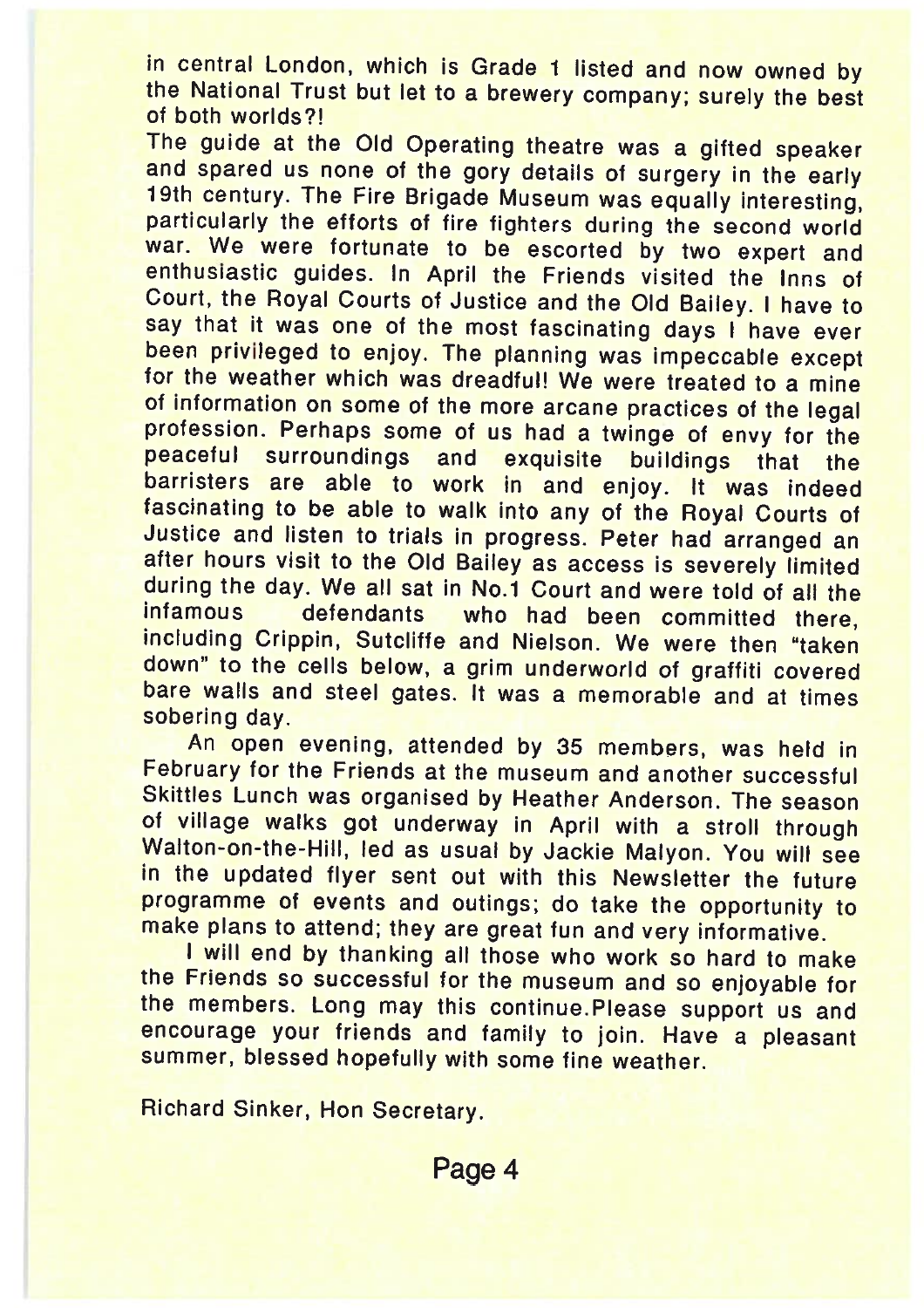### The Curator's Column

The Friends have recently purchased for the Museum <sup>a</sup> model of <sup>a</sup> Triumph TR2 sports car made by Victory Industries of Guildford. As the name might suggest, Victory Industries (Surrey) Ltd was set up after the Second World War at 14, Worplesdon Road, Stoughton, where it continued to trade until about 1970.

The model is of 1:18 scale and dates from the 1950s: Triumph introduced the TR2 in <sup>1953</sup> and it was discontinued in 1955. The metal and <sup>p</sup>lastic chassis contains an electric motor powered by three 11/2 volt batteries, rather awkwardly inserted by removing the seats. There is <sup>a</sup> forward, off and reverse switch which doubles as the exhaust pipe and the front wheels steer from the steering wheel. The body work is of moulded <sup>p</sup>lastic and altogether the model is of <sup>a</sup> high standard - no doubt cherished by the boy called 'John' whose 'Auntie Glad' gave it to him - for <sup>a</sup> birthday or Christmas present, one assumes.

The Museum already has <sup>a</sup> model motor boat made by Victory Industries, and this car forms <sup>a</sup> valuable addition to our collections. <sup>I</sup> would be very interested to hear if any Friends had any recollections of Victory Industries or their products.

#### Matthew Alexander - Curator

At the AGM on May 17<sup>th</sup> it was agreed that the subscriptions for the period 1<sup>st</sup> April 2000 to 31<sup>st</sup> March 2001 remain unchanged and that the financial year be changed to the calendar year.

I To join the FRIENDS OF GUILDFORD MUSEUM, please send a cheque with the appropriate subscription to Mr T.C.Bryers, Friends of Guildford Museum, 2 Southbury, Lawn Road, Guildford, GU2 5DD Subscription rates for 2000/2001 Individual £5 Family £10 Under 18's £2 Corporate £25 Individual Life £100 Please make cheques payable to FRIENDS OF GUILDFORD MUSEUM \_I L. — $\sim$ —— $\mathcal{L}=\mathcal{L}^{\text{max}}$  $\mathcal{L} = \{ \mathcal{L} \in \mathcal{L} \mid \mathcal{L} \in \mathcal{L} \}$  , where  $\mathcal{L} = \{ \mathcal{L} \mid \mathcal{L} \in \mathcal{L} \}$  $\mathcal{L}=\mathcal{L}^{\text{max}}$  $\mathcal{L} = \{ \mathcal{L} \in \mathcal{L} \mid \mathcal{L} \in \mathcal{L} \}$  , where  $\mathcal{L} = \{ \mathcal{L} \mid \mathcal{L} \in \mathcal{L} \}$  $\mathcal{L} = \{ \mathcal{L} \in \mathcal{L} \mid \mathcal{L} \in \mathcal{L} \}$  , where  $\mathcal{L} = \{ \mathcal{L} \mid \mathcal{L} \in \mathcal{L} \}$ —Page 5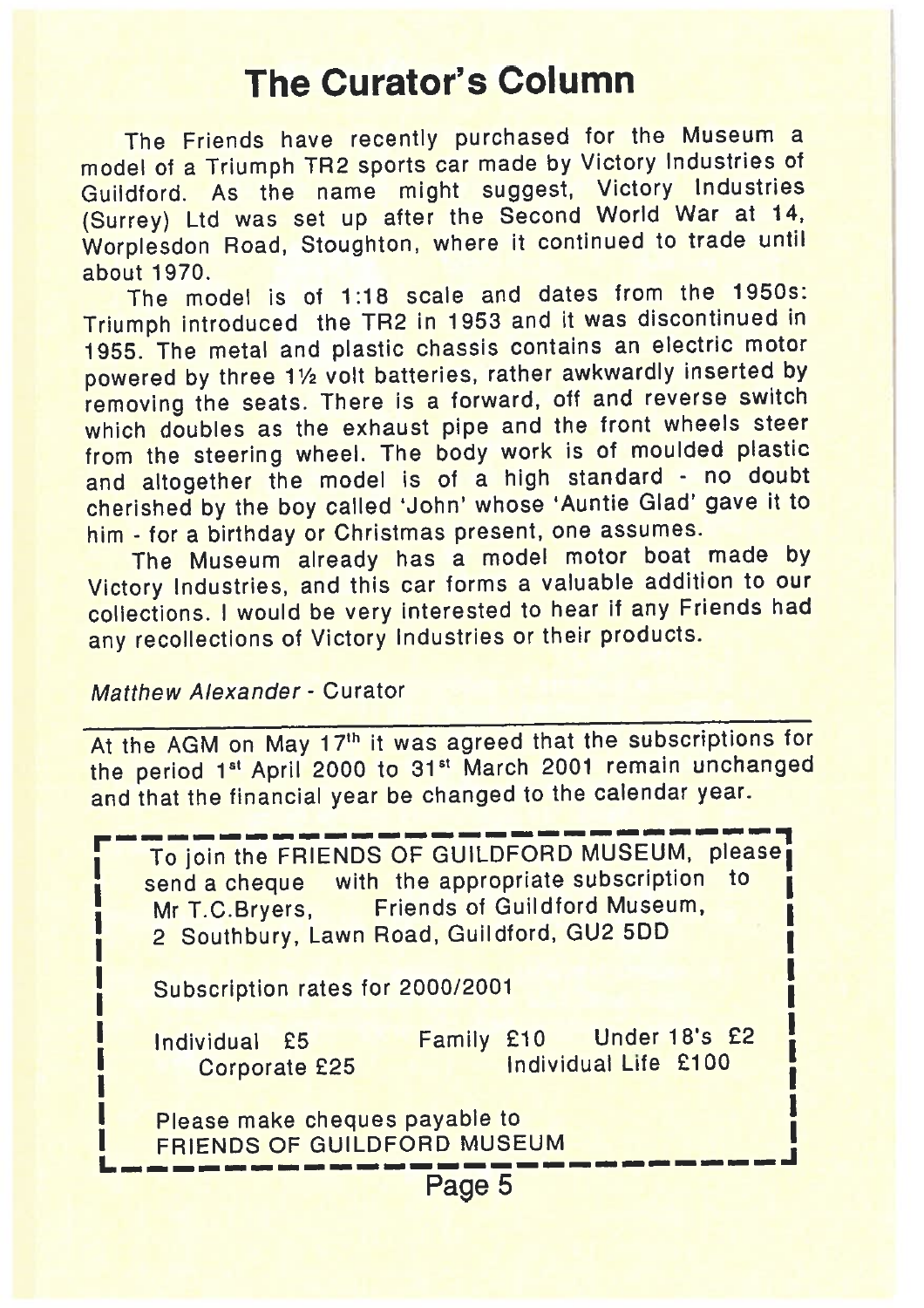## History Panels

During the past year panels detailing the history of the area have appeared on buildings around Guildford. How many have you seen? A the moment I understand there are eleven and another five are planned. They were instigated by Maurice Byham the Town Centre Manage after a visit to Chester and the text has been prepared by our curator Matthew Alexander. Why not spend a <sup>p</sup>leasant afternoon wandering around the town looking a the panels? They can be found at or near the following places:



- 1. Castle Keep
- 2. Castle gardens by gate leading to Castle Arch
- **3. Quarry Street by Castle Arch**
- 4. Quarry Street by Rosemary Alley
- 5. Junction of Quarry Street and High Street on right-hand side of White Lion Walk
- 6. Angel Hotel on right -hand side of Boots.
- 7. Guildhall on opposite side of High Street adjacent to Jeffrey's shop.
- 8. Tunsgate Arch High Stree
- 9. Holy Trinity Church on right- hand end of wall outside church
- 10. Abbots Hospital on opposite side of High Street or right-hand side of Abbey National Building Society
- 11. Royal Grammar School Upper High Stree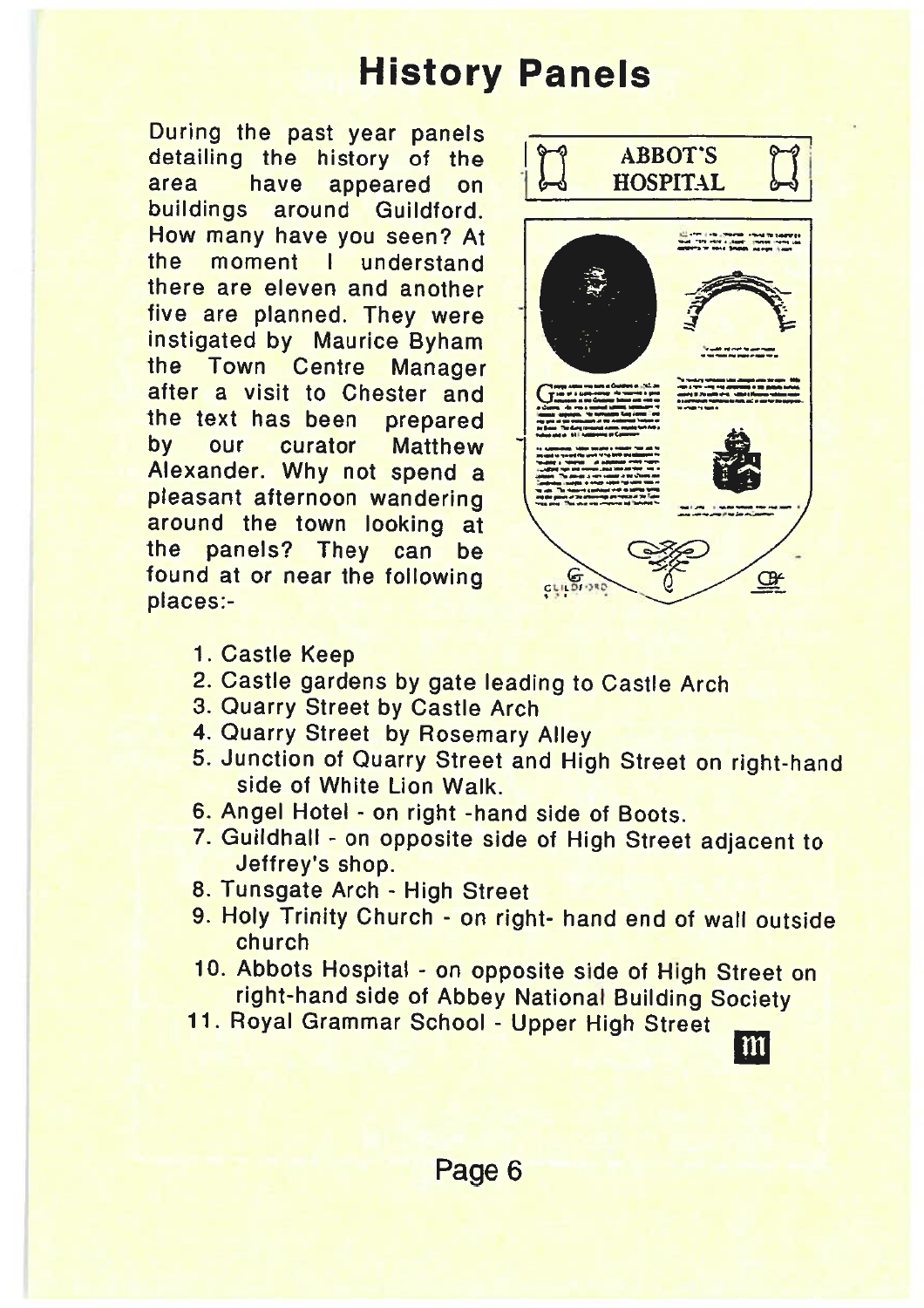# Surrey Young Archaelogists Club

Following the departure of Christine Hardman last year , the Surrey Archaeological Society has now appointed Sarah Ellison who took up her pos<sup>t</sup> in January. Sarah is <sup>a</sup> student of archaeology at University of London and is particularly interested in Romano-British archaeology - as are many of our YAC members. Sarah has organised an interesting programme of visits and activities including an investigation of the Mount Cemetery and <sup>a</sup> trip to Woking Palace to be led by our YAC Chairperson, Steve Dyer. Previous sessions have included <sup>a</sup> most interesting talk and hands-on activity on archaeological conservation by professional conservator, John Price, and in March, on <sup>a</sup> rather wet day Professor Alan Crocker (President of the Surrey Archaeological Society) and his wife took us on <sup>a</sup> very interesting visit to Chilworth gunpowder mills.

In February some of the YAC's brought <sup>a</sup> touch of humour to the Surrey Archaeological Symposium with tales of their favourite moments as YAC members.

The membership is growing daily and with <sup>p</sup>lans for expansion of the Club, we all look forward to <sup>a</sup> busy and exciting year.

The club is open to all between the ages of <sup>8</sup> and <sup>18</sup> who enjoy archaeology and history and wish to learn more. . The club meets once a month on a Saturday(Junior group 10am to noon - Senior group 2pm to 4pm) and they learn about archaeology and local history using the Museum's resources, practical sessions and trips to <sup>p</sup>laces of interest.

Please contact me if you know of anyone who might wish to join.

#### Sue Roggero Deputy Curator & Administrator & joint YAC Organiser.

The Club is jointly funded by Surrey Archaeological Society and Guildford Museum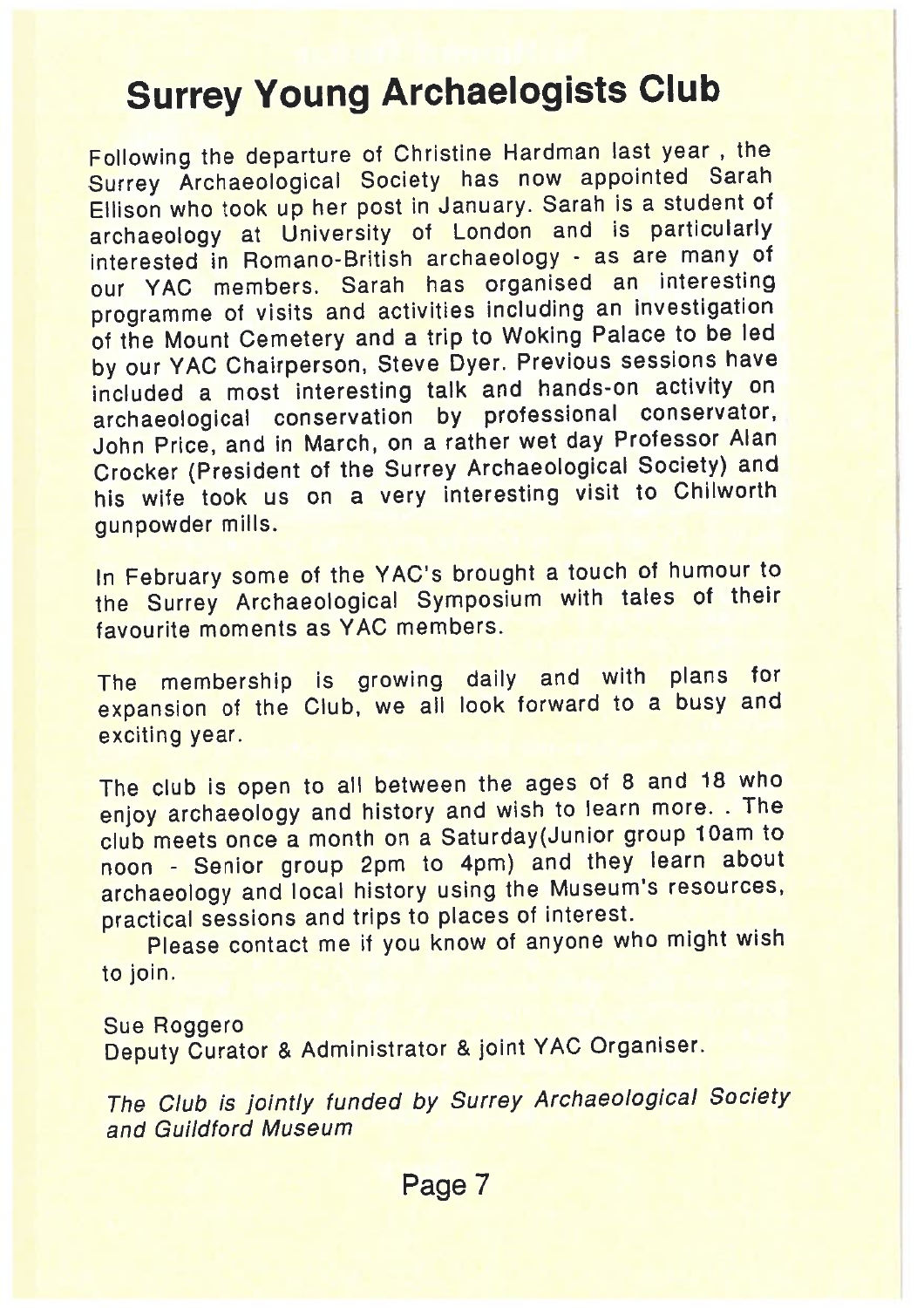#### Milimead House



Back in December the Friends purchased for the museum <sup>a</sup> watercolour painting of Millmead House by local artist George Frederick Prosser. It dates from the middle of the nineteenth century. George was the brother of Henry Prosser and many of us have prints of Henry's paintings on our walls. The picture shows the House standing in extensive gardens with the tower of St. Mary's and the castle keep on the skyline.

At the heart of the house, now the offices of Guildford Borough Council, is the mansion built in the 1740's and 1750's by William Haydon. He was a successful draper who probably built his own fine High Street Shop at this time, now LLoyds Bank. In fact he found banking was more profitable than selling fabrics, and in <sup>1765</sup> he founded Haydon's Bank, the first in Guildford. The family prospered and severa served as mayors. Haydon Place is named after them.

The original house had two storeys with a central front door and three sash windows on the first floor, with rubbed brick detailing. What survives of this house, are the mair stair case, pannelling, cornice and fireplace surrounds in the Mayors parlour and what is now committee room two.

By the end of the 1700's Millmead House had become a girls' school. The headmistress, Miss Ogbourne, had married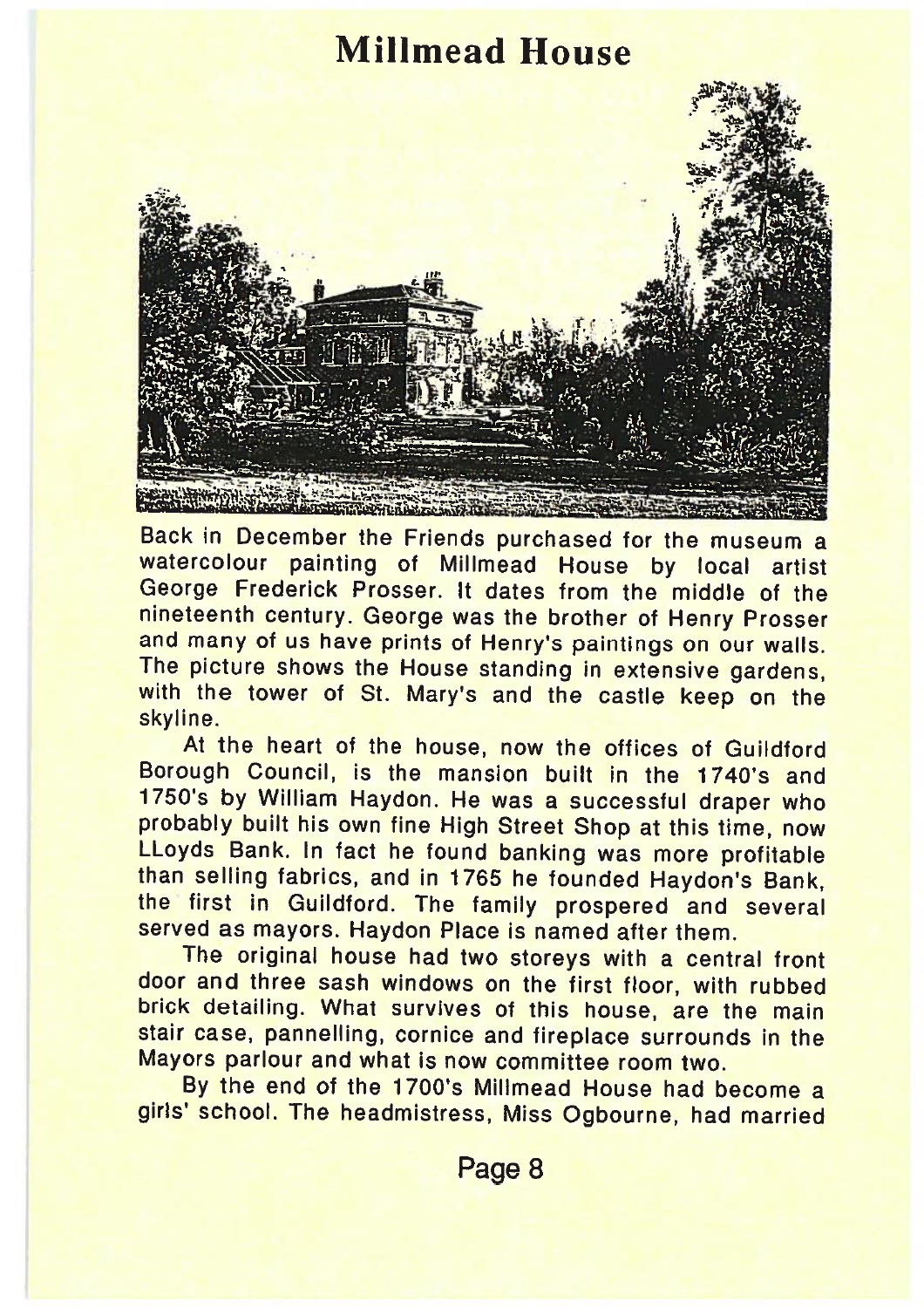the second William Haydon after the death of his first wife. The marriage was kept secret and she kept her wedding ring hidden on <sup>a</sup> ribbon around her neck. Only when William was on his deathbed did she pu<sup>t</sup> the ring on her finger and she nursed him through his last days openly acknowledged as his wife. He left her enough money to live without having to run the school. It closed in 1816.

Soon after this <sup>a</sup> top floor was built for servants accommodation and <sup>a</sup> new porc<sup>h</sup> and front door added. This work was probably done by the third William Haydon, who lived in the house until 1855. It was during his residence that the <sup>g</sup>lasshouse or conservatory was added at the rear. The painting shows the house as it then was, with a stucco twostorey extension to the north.

This is an abridged version of the Curator's article which appeared in the Surrey Adbertiser for December 10th 1999  $m$ 



Plan of Garden in 1870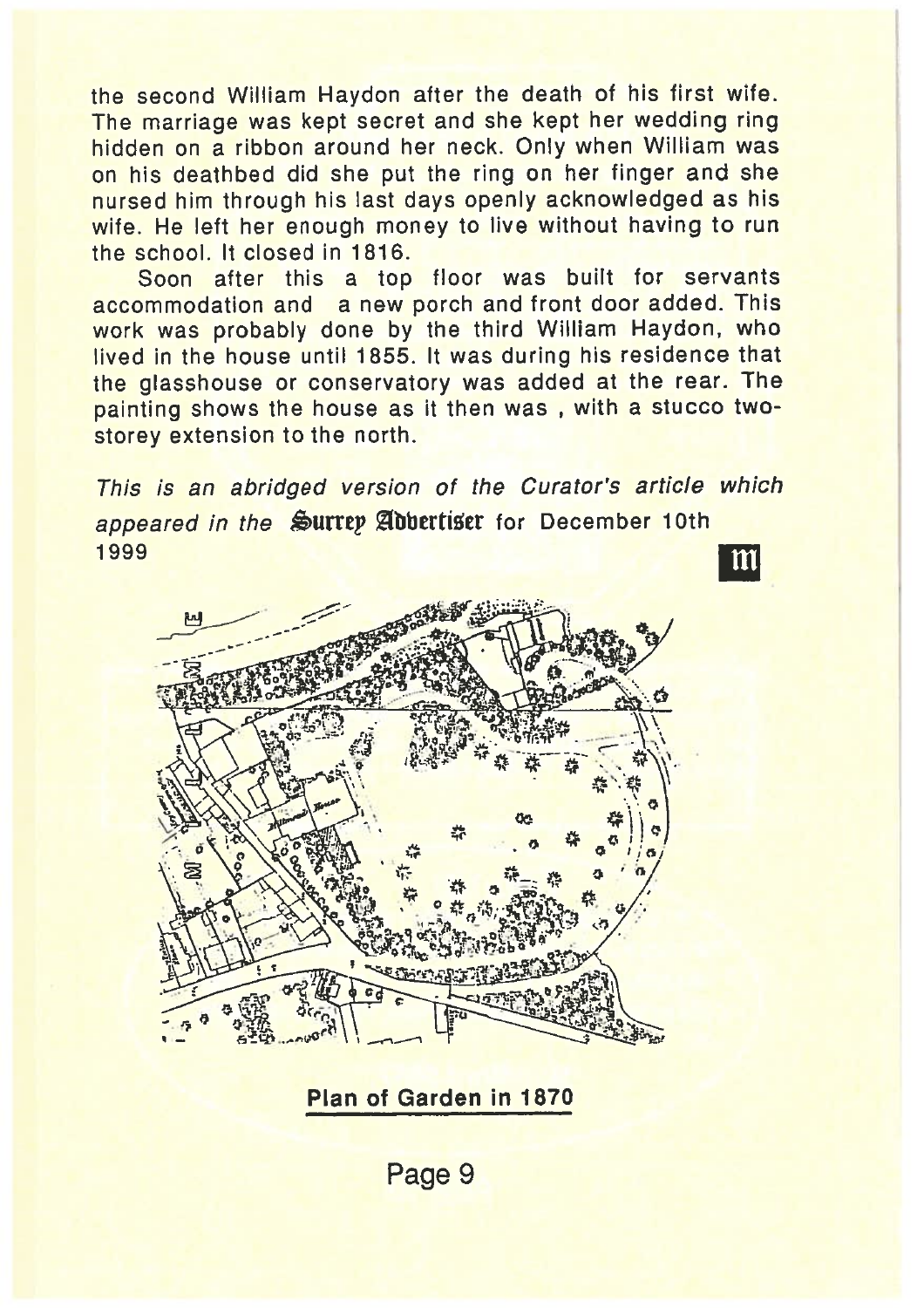# fr's Knot a Garder

(But with your help it could be)

Hiding the other side of the museum walls and tucked in between the museum and castle wall lies a courtyard that is just longing to be converted into <sup>a</sup> mediaeval garden. Today it is just wasteland but with your help it could be converted into <sup>a</sup> haven of tranquility and beauty where you might also enjoy refreshment. Skills in clearing, designing, and planting the site are all required. So if you can offer help in this

Phoneon



**Matthew** 444750

Help is also required for cataloguing the Museums photographic collection. This is an important task that will in time allow the public access to material not previously seen. Phone Mary Alexander on (01483) 444750 if you would like to help.

# **Thanks**

to all those Members who continue to aid the museum by staffing the exhibitions and Undercroft If you would like to be on the list of helpers - if only occasionally, then please contact Marjorie Williams on

Guildford 569794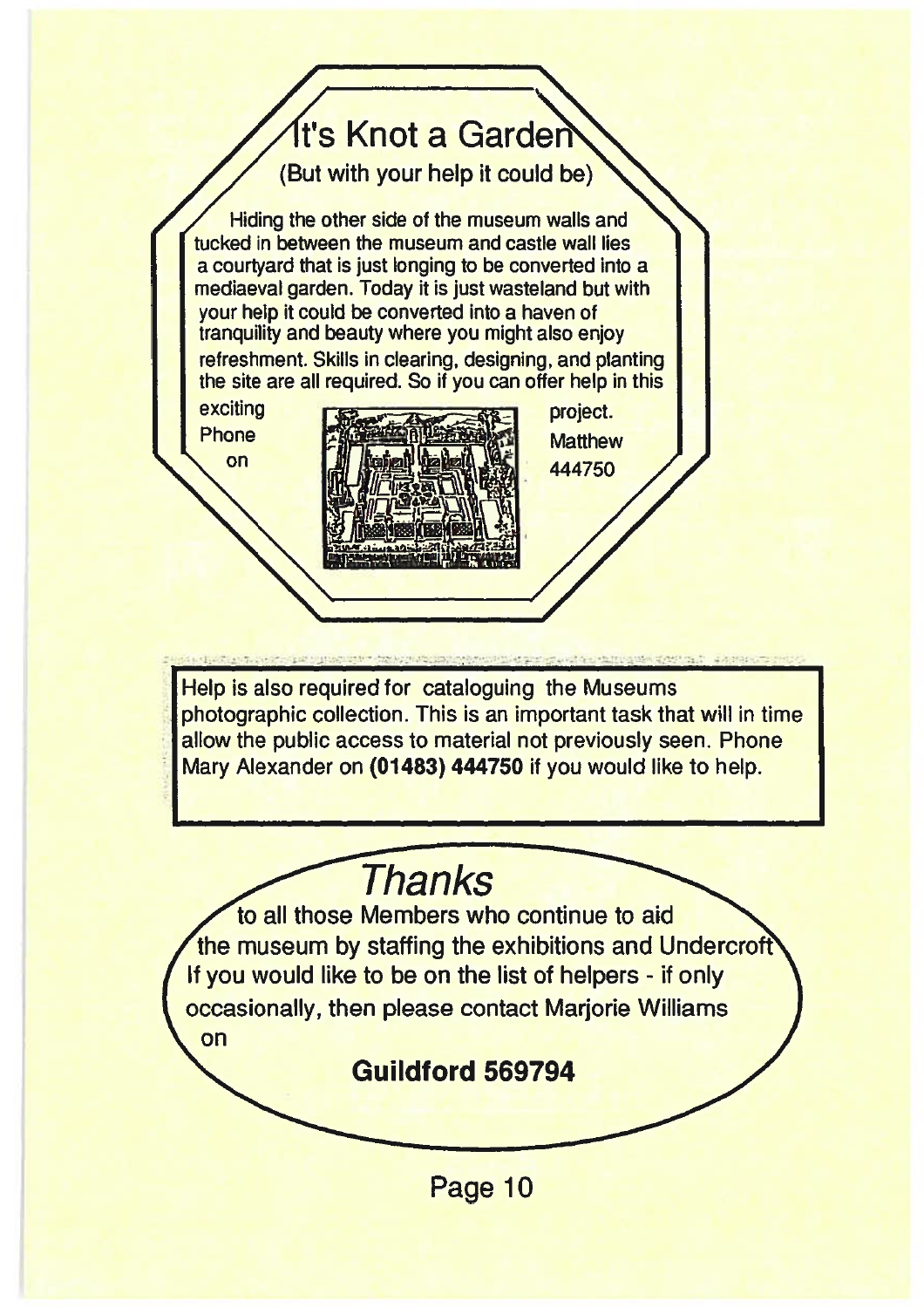| Museum Lecture Series 2000/2001                                                                                                                                                                                                                                      |
|----------------------------------------------------------------------------------------------------------------------------------------------------------------------------------------------------------------------------------------------------------------------|
| Thursday 26th October Byzantium: the forgotten Empire<br>Dr Jonathan Harris explores Byzantium's legacy.                                                                                                                                                             |
| Wednesday 22nd November Their name shall live on<br>Professor Nigel Saul on English medieval churd<br>brasses.                                                                                                                                                       |
| Thursday 14th December Richard the Lionheart and<br><b>Saladin</b><br>Dr Jonathan Phillips explores these<br>legendary characters of the Third Crusade.                                                                                                              |
| Thursday 11th January The decline and fall of the<br><b>British Empire</b><br><b>Professor Tony Stockwell</b>                                                                                                                                                        |
| Thursday 8th February Bloody but unbowed<br>Dr Peter Dewey discusses British economic<br>growth since 1945                                                                                                                                                           |
| Thursday 8th March The fame of illusion<br>Professor Pam Pilbeam tells the story of Madame<br>Tussaud and the history of the waxworks                                                                                                                                |
| Thursday 5th APRIL Renaissance galleyware<br>Dr Hugo Blake traces the start of delft pottery                                                                                                                                                                         |
| All lectures will take place in the Guildhall in Guildford<br>High Street and will start at 7.30pm. The ticket price<br>for each lecture is £5.00. This includes a<br>complimentary glass of wine after the lecture.<br>Tickets from Guildford Museum (01483) 444752 |
|                                                                                                                                                                                                                                                                      |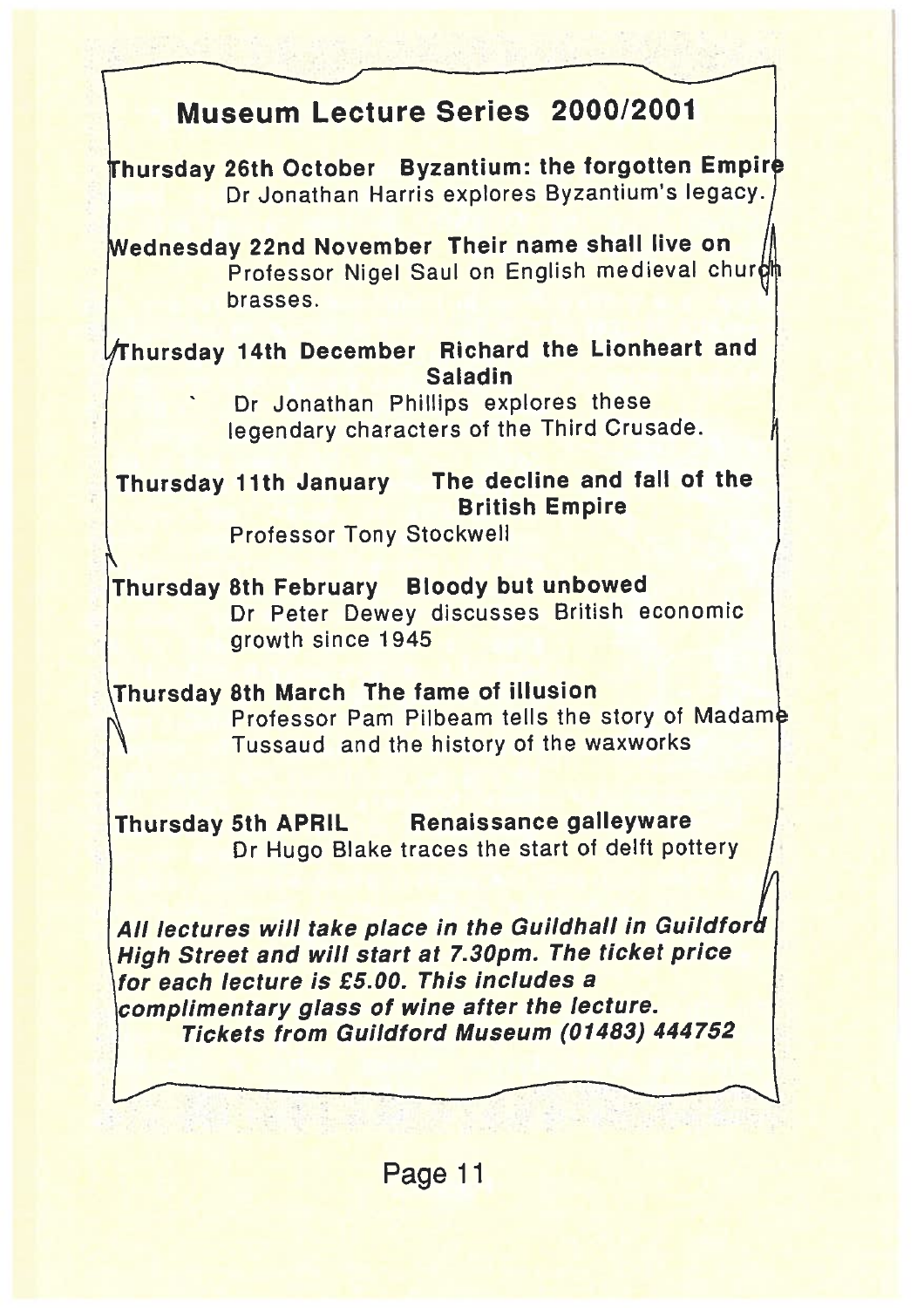### How to go on with <sup>a</sup> letter

Some more wise words from Lewis Carroll. (from Eight or Nine Wise Words about letter Writing puchased by the FRIENDS in 1998 along with the Wonderland Stamp Case)

Here is a golden Rule to begin with, Write legibly. the average temper of the human race would be perceptibly sweetened , if everybody obeyed this Rule! <sup>A</sup> great deal of bad writing in the world comes simply from writing too



Dodgson's sketch of himself - 1868

quickly. Of course you reply, "I do it to save time". A very good object, no doubt: but what right have you to do it at your friend's expense? Isn't his time as valuable as yours? Years ago , I used to receive letters from <sup>a</sup> friendand very interesting letters too written in one of the most atrocious handsever invented. It generally took me about a week to read one of hisletters! I used to carry it about in my pocket, and take it out at leisure times, to puzzle over the riddles which composed it holding it in different distances, till at last the meaning of some hopeless scrawl would flash upon me, when I at once wrote down the English under it; and when several

had been guessed, the context would help one with the others, till at last the whole series of hieroglyphics was deciphered. If all ones's friends wrote like that, Life would be entirely spent in reading their letters!

This Rule applies, specially to names of people or <sup>p</sup>laces and most specially to foreign names. <sup>I</sup> go<sup>t</sup> <sup>a</sup> letter once, containing some Russian names, written in the same hasty scramble in which people often write "yours sincerely". The context, of course, didn't help in the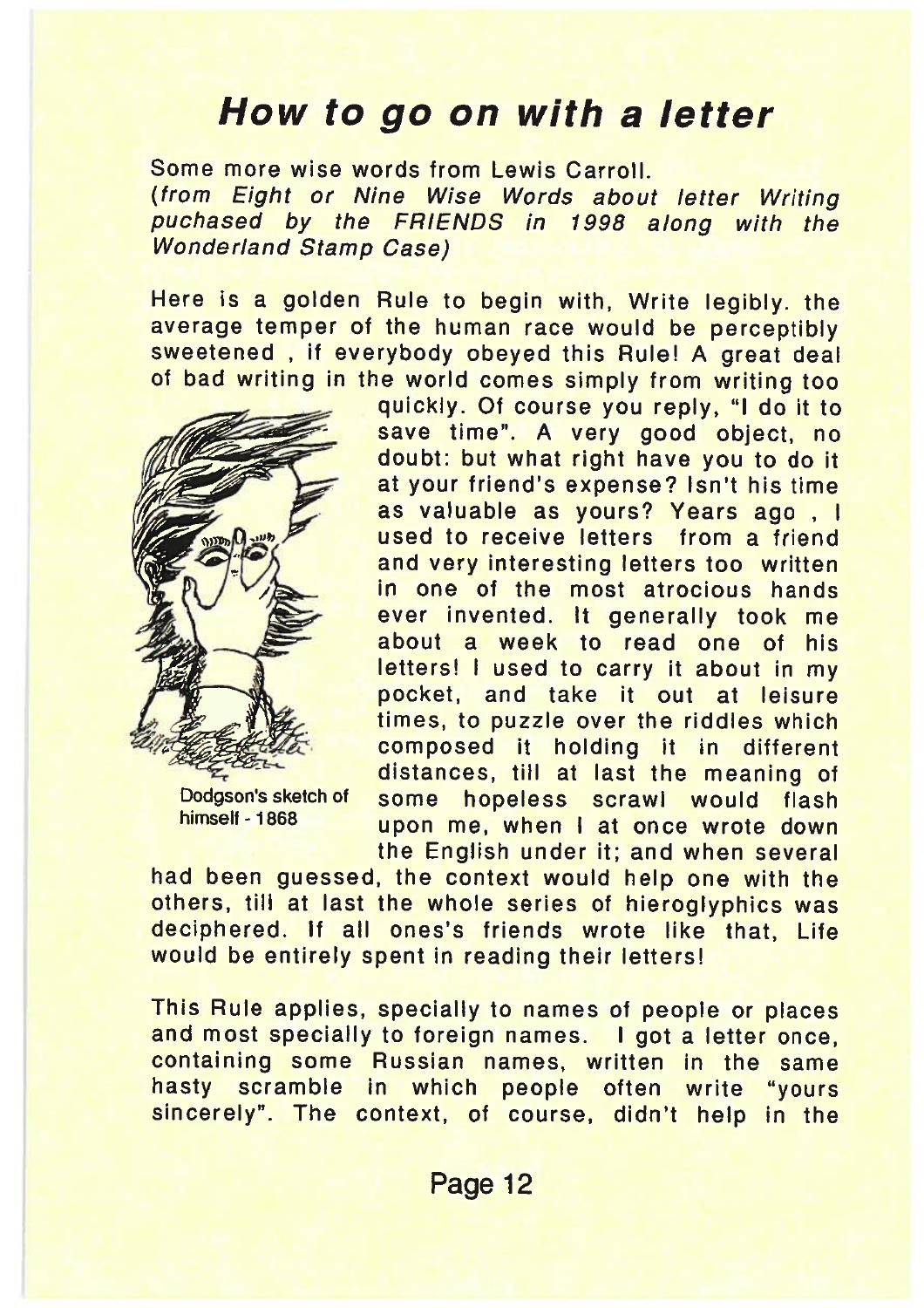least: and one spelling was just as likely as another, so far as <sup>I</sup> knew: it was necessary to write and tell my friend that <sup>I</sup> couldn't read any of them.

My second Rule is, don't fill more than <sup>a</sup> page and <sup>a</sup> half with apologies for not having written sooner! The best subject, to begin with, is your friend's last letter. Write with the letter open before you. Answer his questions, and make any remarks his letter suggests. Then go on to what you want to say yourself. This arrangement is more courteous, and <sup>p</sup>leasanter for the reader, than to fill the letter with your own invaluable remarks, and then hastily answer your friend's questions in <sup>a</sup> postscript. Your friend is much more likely to enjoy your wit, after his own anxiety for information has been satisfied.

In referring to anything your friend has said in his letter, it is best to quote the exact words, and not to <sup>g</sup>ive <sup>a</sup> summary of them in your words. A's impression, of what <sup>B</sup> has said, expressed in A's words, will never convey to <sup>B</sup> the meaning of his own words.

This is specially necessary when some point has arisen as to which the two correspondents do not quite agree. There ought to be no opening for such writing as "You are quite mistaken in thinking <sup>I</sup> said so-and-so. It was not in the least my meaning,&c., which tends to make <sup>a</sup> correspondence last <sup>a</sup> lifetime.

A few more Rules may fitly be given here, for<br>correspondence that has unfortunately become correspondence that has unfortunately become controversial.

One is, don't repea<sup>t</sup> yourself. When once you have said your say, fully and clearly, on a certain point, and have failed to convince your friend, drop that subject: to repea<sup>t</sup> your arguments, all over again, will simply lead to his doing the same; and so you will go on, like a circulating decimal. Did you ever know <sup>a</sup> Circulating Decimal come to an end?

L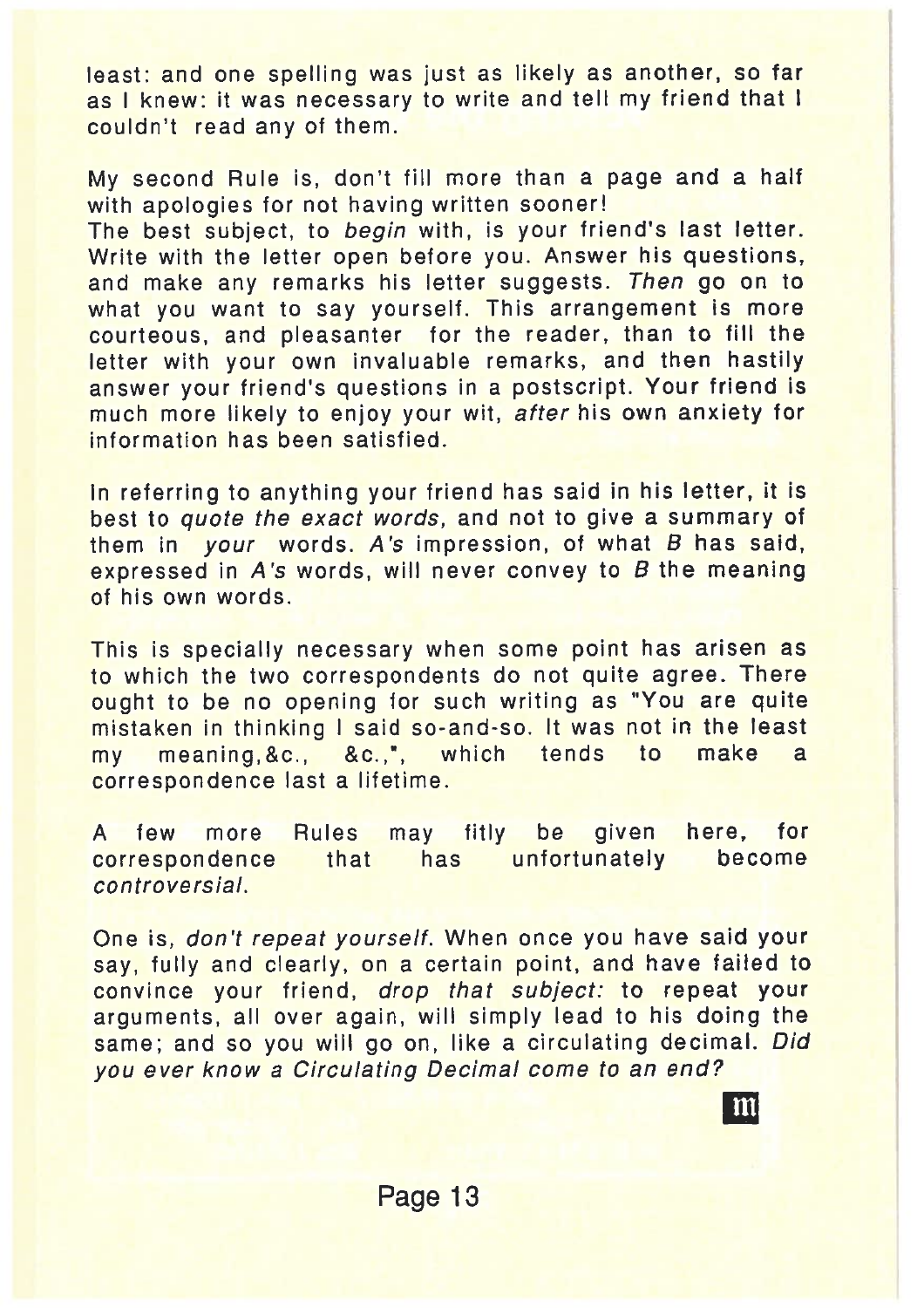# Solving the Grid Lock

A proposal for <sup>a</sup> Monorail transport system for the town is still on the cards as <sup>a</sup> reader reported recently in the Surrey Advertiser. A few years ago, the paper carried an article by Surrey University on <sup>a</sup> proposed underground system but the towns residents avoided the public meeting called for noon on April 1st outside the Guildhall.Perhaps they felt they were more likely to be projected into space in view of the University's expertise in that field. Ron Hill has been looking through the archives at the Guildford Institute and has come up with this article in the Surrey Advertiser for 15th September 1903

"The proposal to establish an electric tramway in Guildford has now taken definite shape shape. The Town Council considered <sup>a</sup> <sup>p</sup>lan by the West Surrey Light Railway Company. It is proposed to connect Shalford, Stoughton and Merrow with Guildford Railway Station: Shalford being reached by Park Street and Quarry Street: Merrow by way of Bridge Street, Woodbridge Road,Church Row, York Road etc. and Stoughton Barracks by way of the Woodbridge Raod. There will be nine cars and current will be supplied by the Guildford Electricity Supply Company.'

m

| <b>NEW MEMBERS</b>                                                                                                                |                                        |                                                 |  |  |  |  |  |
|-----------------------------------------------------------------------------------------------------------------------------------|----------------------------------------|-------------------------------------------------|--|--|--|--|--|
| We are delighted to welcome the following new members to<br>our Association and look forward to meeting them at the<br>functions. |                                        |                                                 |  |  |  |  |  |
| Mrs M Andree<br><b>Miss A Clark</b>                                                                                               | Mrs P Berryman<br>Mr & Mrs J Glanfield | Mr C C Cheverst<br><b>Dr M Grisewood</b>        |  |  |  |  |  |
| Miss E Hall<br><b>Mrs J Mulley</b>                                                                                                | Mr & Mrs N Hardy<br>Mrs A de Rebello   | Mr K Kapur<br><b>Mrs R Noakes</b>               |  |  |  |  |  |
| <b>Mrs A Rogers</b>                                                                                                               | Mr D & Mrs C Watts                     | <b>Mrs J Waddington</b><br><b>Mrs J Worrall</b> |  |  |  |  |  |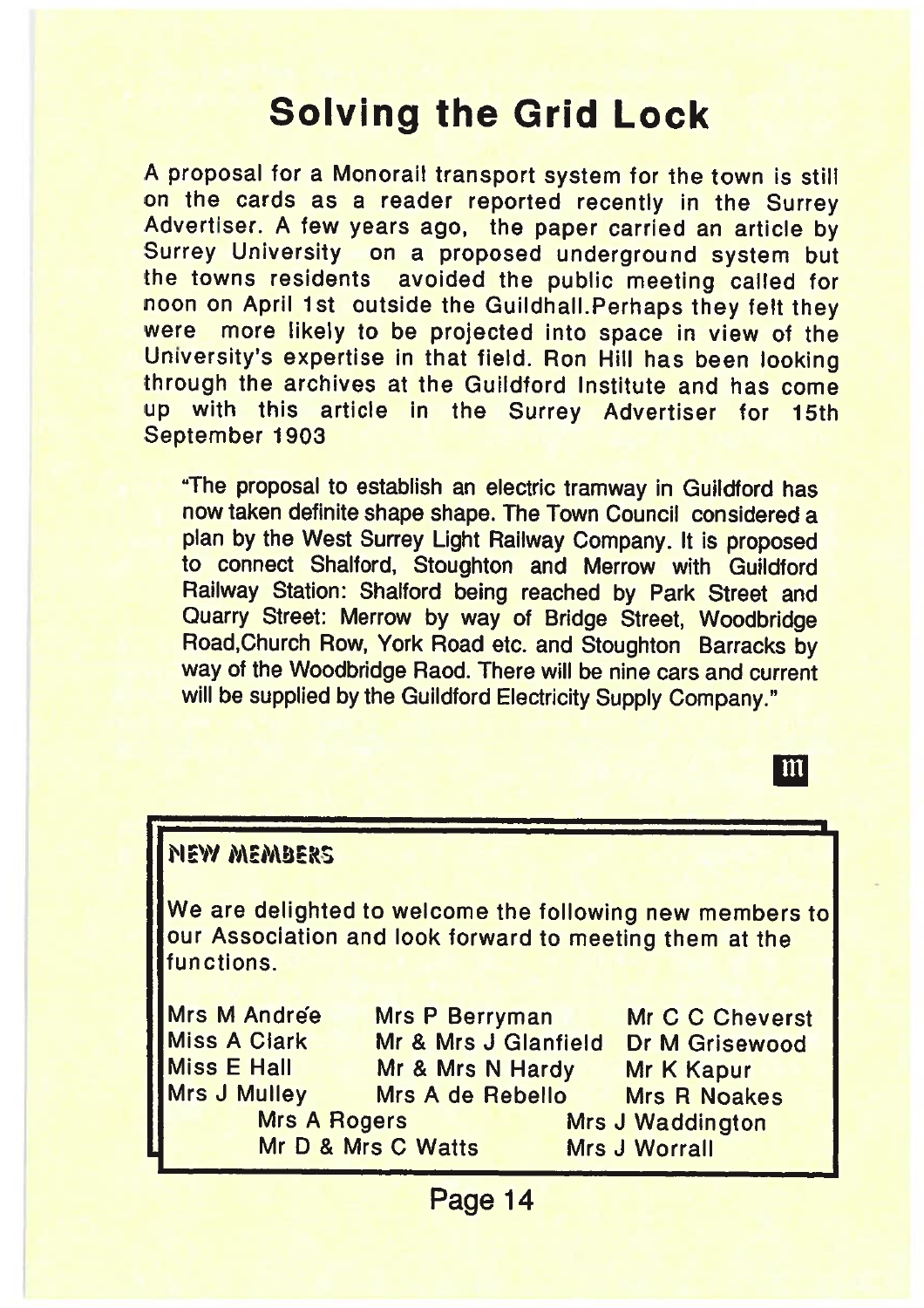## Friends of Guildtord Museum

| <b>Financial Statement</b><br>for the period                                                                                                        | (nine months) | ended 31/12/1999                       |                   | ended 31/12/98<br>(twelve months) |                                     |
|-----------------------------------------------------------------------------------------------------------------------------------------------------|---------------|----------------------------------------|-------------------|-----------------------------------|-------------------------------------|
| Income                                                                                                                                              | £             | £                                      |                   | £                                 | £                                   |
| <b>Friends' Subscriptions</b><br><b>Town Walks</b><br><b>Bank interest(net)</b><br><b>Donations</b><br>Surplus on Events(net)<br><b>Expenditure</b> |               | 1206<br>797<br>56<br>5<br>1986<br>4110 |                   |                                   | 1411<br>1117<br>151<br>1676<br>4385 |
|                                                                                                                                                     | 3531          |                                        |                   | 2073                              |                                     |
| <b>Guildford Museum</b><br><b>AGM Expenses</b><br><b>Sundry Expenses</b>                                                                            | 91<br>144     | 3766                                   |                   | 65<br>322                         | 2460                                |
| <b>Surplus for period</b>                                                                                                                           |               | 344                                    |                   |                                   | 1925                                |
| Balance Sheet as at 31/12/99                                                                                                                        |               |                                        |                   | Balance Sheet as at 31/12/98      |                                     |
| <b>Current Assets</b>                                                                                                                               |               |                                        |                   |                                   |                                     |
| <b>Cash at Bank</b><br><b>Debtors &amp; Prepayments</b>                                                                                             |               | 8371<br>143<br>8514                    |                   |                                   | 8960<br>235<br>9195                 |
| <b>Less Creditors</b><br><b>Ticket Sales in Advance</b><br><b>Sundry Creditors</b>                                                                  |               | 2025                                   |                   |                                   | 3040<br>10                          |
| <b>Total Assets less Liabilities</b>                                                                                                                |               | 6489                                   |                   |                                   | 6145                                |
| Represented by:                                                                                                                                     |               |                                        |                   |                                   |                                     |
| Accumulated funds at 1stJanuary<br><b>Surplus for Period</b>                                                                                        |               | 6145<br>344<br>6489                    |                   |                                   | 4220<br>1925<br>6145                |
| April 2000                                                                                                                                          |               |                                        | <b>T.C.Bryers</b> | Hon. Treasurer                    |                                     |